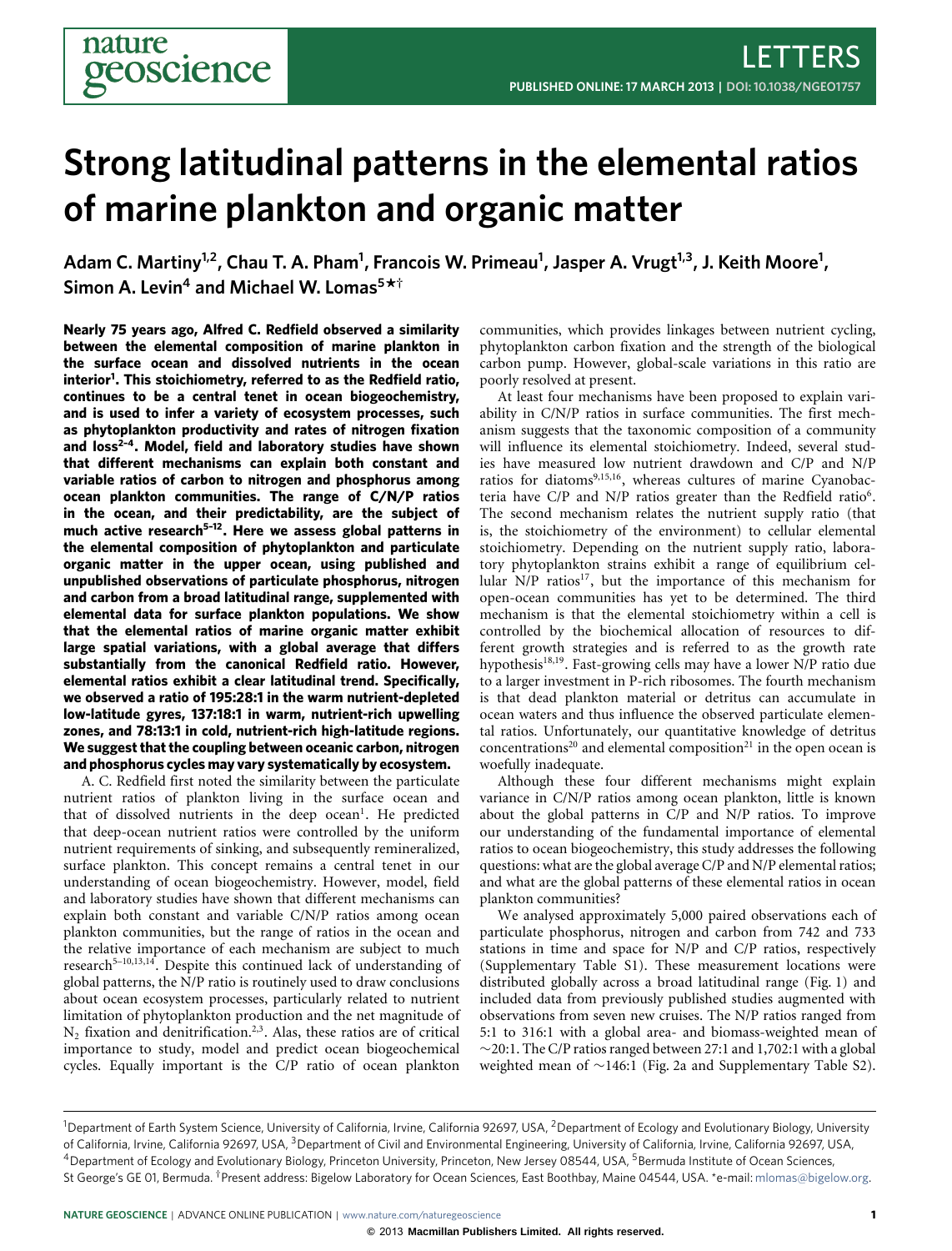

<span id="page-1-0"></span>**Figure 1** | **Geographical locations of sample stations used in this study.**

The observed variation in N/P and C/P ratios exhibits a strong latitudinal pattern [\(Fig. 2b](#page-2-0) and Supplementary Table S2). Between 45◦ N and 65◦ N, the C/N/P ratio ranged from 119:14:1 to 125:17:1, whereas at lower latitudes (15◦ N–45◦ N), the mean C/N/P ratio ranged from 171:15:1 to 226:37:1. A ratio of 137:18:1 was observed in the equatorial upwelling regions. This latitudinal pattern was largely mirrored in the Southern Hemisphere with a range from 66:11:1 to 74:13:1 at upper latitudes and 134:18:1 to 226:26:1 at lower latitudes. To account for differences in data redundancy at different stations, mean N/P and C/P ratios were also calculated for 1° × 1° grid cells. A similar latitudinal pattern was observed from this data treatment (Supplementary Table S3).

The oceans also exhibit a strong latitudinal gradient in environmental conditions, whereby high-latitude environments experience low temperatures and high nutrient concentrations and the opposite conditions at low latitudes. Equatorial regions are characterized by intermediate nutrient concentrations and temperatures due to upwelling. Thus, latitudinal variations in environmental conditions could explain the observed patterns in N/P and C/P ratios. This hypothesis was supported by a stepwise multiple regression, which revealed that temperature and nitrate concentration explained 33% and 36% of the variation  $(R^2)$  in N/P ratio, and 38% and 42% of the variation in C/P ratio (Supplementary Table S4), respectively. Nitrate concentration strongly correlated with phosphate and thus could be viewed as a proxy for nutrient availability<sup>[2](#page-3-1)</sup>, except in low-nutrient environments. At sites with low nitrate concentrations, we consistently found particulate N/P ratios >26:1. This ratio progressively declined to a mean of 13:1 in high-nitrate waters [\(Fig. 2c](#page-2-0) and Supplementary Table S2). This pattern was also observed for the C/P ratios. Elemental ratios were also high in regions with a temperature above 15 ◦C, whereas both N/P and C/P ratios declined in regions below 15 ◦C and reached a minimum in waters below 5 ◦C (Supplementary Fig. S1A and Table S2). In contrast to nutrient availability and temperature, we saw no significant relationship between the mixed-layer depth and the corresponding N/P and C/P ratios (Supplementary Fig. S1B and Tables S2 and S4). Together, our results suggest that the N/P and C/P ratios are lower in cold nutrient-rich environments in comparison with warm nutrient-depleted environments.

We analysed in further detail the elemental composition at two ocean time-series located in warm nutrient-depleted environments (Supplementary Fig. S2). The plankton community at the Bermuda Atlantic Time-series Study (BATS) received an influx of water,

through vertical mixing, with a dissolved  $N/P$  ratio  $>24:1$ , whereas the opposite was true for the Hawaii Ocean Time-series (HOT; <10:1; refs [8](#page-4-14)[,10\)](#page-4-2). The average particulate C/N/P ratios were 229:37:1 at BATS and 172:25:1 at HOT. Thus, both sites had particulate ratios greater than the canonical Redfield ratio as previously observed<sup>[8,](#page-4-14)[10](#page-4-2)</sup>. However, the ratios were significantly higher at BATS compared with HOT ( $p < 0.001$ ) (Supplementary Fig. S2)—reflecting the higher nutrient supply ratio.

The biomass of plankton communities in the oligotrophic gyres was generally dominated by the cyanobacteria *Prochlorococcus* and *Synechococcus*, picoeukaryotes and the heterotrophic bacterium *Pelagibacter* [10](#page-4-2)[,22,](#page-4-15)[23](#page-4-16). In contrast, diatoms and other large eukaryotes dominated plankton communities at higher latitudes. To directly assess the impact of community composition on particulate nutrient ratios, we first measured C/N/P ratios of 235:35:1 and 161:25:1 in flow cytometrically sorted natural *Prochlorococcus* and *Synechococcus* populations from warm nutrient-depleted stations in the subtropical North Atlantic Ocean. We found a high elemental ratio in marine Cyanobacteria that in part explains the overall elevated elemental ratios in this region [\(Fig. 3\)](#page-3-4). In contrast, elemental ratios in eukaryotic phytoplankton from the same environmental samples were lower  $(C/N/P = 107:16:1)$ . Thus, we observed consistent differences in elemental ratios between coexisting plankton lineages. The N/P and C/P ratios of *Prochlorococcus* were higher than *Synechococcus*, which in turn were higher than eukaryotic phytoplankton (Student's *t*-test,  $p < 0.05$ ,  $n = 6$ ). Second, we saw from our global data set a significant negative correlation between both the absolute and relative (normalized to chlorophyll *a* concentration) concentration of the pigment fucoxanthin and elemental ratios (Supplementary Fig. S3). As fucoxanthin was primarily found in diatoms<sup>[24](#page-4-17)</sup>, this observation supports the idea that communities dominated by diatoms had a lower N/P and C/P ratio compared with communities dominated by Cyanobacteria. We also evaluated the possibility that latitudinal differences in phytoplankton growth rate could explain the differences in N/P and C/P ratios but observed no obvious connection (Supplementary Information and Fig. S4).

Dead plankton material—especially in low-productivity regions—could influence the observed latitudinal stoichiometry of plankton communities. To investigate this, we calculated the summed contribution of *Prochlorococcus*, *Synechococcus*, eukaryotic phytoplankton and bacteria to the total particulate carbon (POC), particulate nitrogen (PON) and particulate phosphorus (POP) pools in the subtropical North Atlantic to be  $60 \pm 17\%$ ,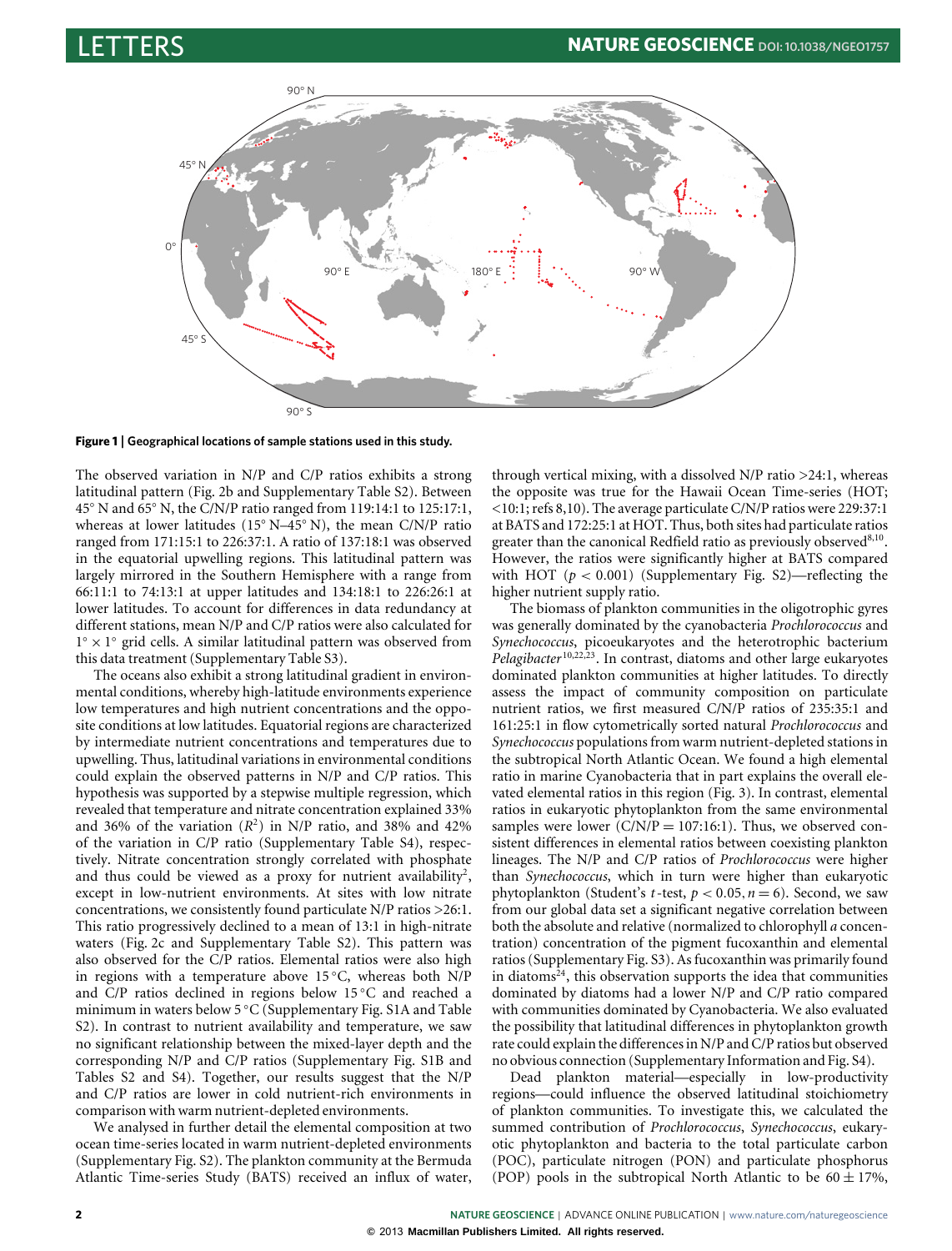

<span id="page-2-0"></span>**Figure 2** | **Elemental stoichiometry of marine environments.** Each histogram shows the frequency of stations (0–100%) with a N/P or C/P ratio within the specified range. The red asterisks specify the lognormal average and *n* specifies the number of stations in each histogram. **a**, The N/P and C/P ratios of all stations in this study. **b**, The N/P and C/P ratio binned by latitude. **c**, The N/P and C/P ratio binned by nitrate concentrations. The nitrate concentration is the average concentration in the top 50 m at a specific station. Please note the unequal bin size in the histogram.

 $49 \pm 14\%$ , and  $98 \pm 21\%$ , respectively (Supplementary Table S5). In combination with other planktonic lineages such as microzooplankton and heterotrophic nanoflagellates, we concluded that living planktonic material made up most of the particulate elemental pools in the surface oligotrophic ocean. Thus, it seemed unlikely that the observed latitudinal patterns in N/P and C/P ratios were due to differences in the detrital concentration.

In this study, we found that the global average C/P and N/P ratios were ∼23–38% higher than the canonical Redfield ratio of 106:16:1. This is consistent with previous work using a much smaller and geographically limited data set<sup>[25](#page-4-18)</sup>. The observed variability in the C/N/P ratios was not random, but instead followed a strong latitudinal pattern driven by global variations in temperature, nutrients and biological diversity. This latitudinal gradient could be driven by changes in plankton assemblages as cold nutrient-replete environments commonly had a high abundance of diatoms with low N/P and C/P ratios<sup>[16](#page-4-7)</sup>. In contrast, we directly measured high elemental ratios in marine Cyanobacteria from nutrient-depleted environments. This result was further supported by culture studies of *Prochlorococcus* and *Synechococcus*, where high ratios were observed—even under nutrient-replete conditions<sup>[6,](#page-4-8)[26](#page-4-19)</sup>. Superimposed on this biodiversity effect, it further seemed that nutrient supply ratios can influence the elemental stoichiometry within nutrient-depleted environments. Laboratory, field and theoretical studies of marine microorganisms have suggested that

phytoplankton may express a range of elemental ratios<sup>5-[7,](#page-4-20)[15](#page-4-6)[,16](#page-4-7)[,19](#page-4-11)</sup>, and this study shows how this variation results in global latitudinal patterns. Thus, we find a strong latitudinal variation in C/N/P ratios that at least in part is driven by changes in diversity of the plankton assemblage.

Within the context of our data, a simple box model analysis demonstrated that one should still expect a largely uniform nitrateto-phosphate ratio in the deep ocean, despite large differences in surface elemental ratios (Supplementary Information). In agreement with previous modelling studies<sup>[11](#page-4-21)</sup>, this was due to a relatively small downward flux compared with a large deep-ocean reservoir undergoing circulation averaging. However, biologically driven variability in plankton elemental ratios has important implications for ocean biogeochemistry. For example, variations in plankton N/P ratios will influence the competition between nitrogen fixers and the remaining autotrophic community and the resulting nitrogen fixation rate<sup>[2](#page-3-1)[,3](#page-3-3)</sup>. In support hereof, a model study suggests that a realistic global nitrogen fixation rate can solely be achieved by allowing for latitudinal variations in planktonic N/P ratios<sup>[12](#page-4-1)</sup>. Our results support these models and provide a direct observational basis for linking plankton elemental ratios and the magnitude of ocean nitrogen fixation. The systematic variation in plankton elemental ratios also has implications for the future rate of biological carbon sequestration. Models predict that a future warming of the surface ocean will result in an expansion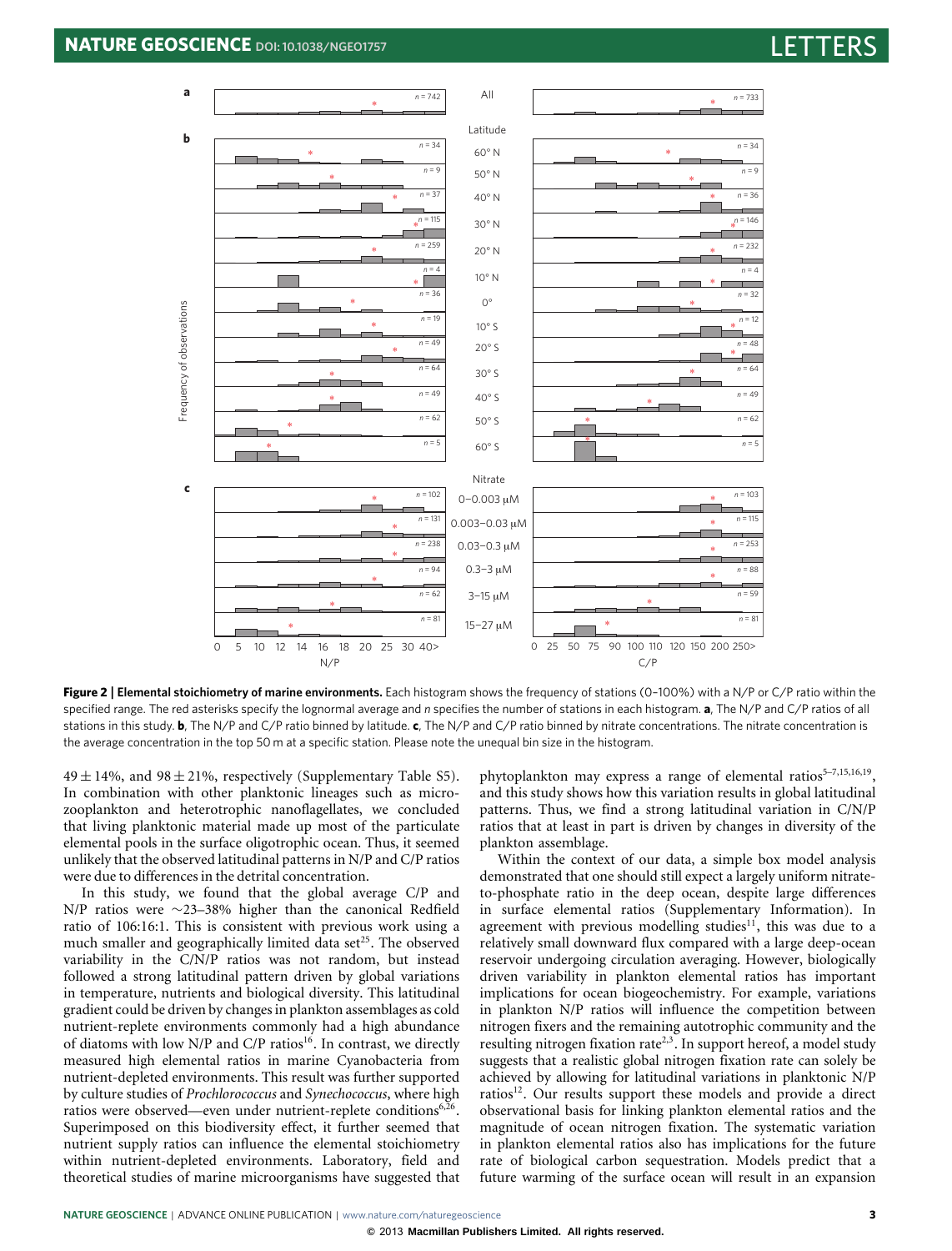

<span id="page-3-4"></span>**Figure 3** | **Elemental stoichiometry of different taxa from natural North Atlantic Ocean plankton communities. a**,**b**, The N/P ratio (**a**) and the C/P ratio (**b**) of *Prochlorococcus*, *Synechococcus* and combined pico- and nanoeukaryotes from six separate samples from the North Atlantic Ocean. The solid line represents the Redfield C/N/P ratio of 106:16:1.

of the warm nutrient-depleted oligotrophic gyres and thus an increase in the abundance of smaller at the expense of larger plankton. However, the elevated C/P ratio of small cyanobacteria could at least partly offset the negative impact this decline in cell size may have on carbon export. These examples show that the predictions of future cycles of nutrients in the ocean are intricately tied to the elemental ratios of plankton. Thus, biological controls on the elemental stoichiometry of ocean organic matter will have a large impact on global ocean biogeochemical cycles now and in the future.

# **Methods**

**Data analysis.** To assess the variation in plankton community elemental stoichiometry, we compiled POC, PON and POP measurements from 18 previously published and publically available cruises or time series and collected data during seven further cruises (∼19% of the total data set; Supplementary Table S1). When available, we also collected information about *in situ* temperature, nitrate concentration, mixed-layer depth and net primary production. Unless otherwise stated, all mathematical operations were done in Matlab (Mathworks). Our combined data set covered 5,631, 5,318 and 4,965 measurements of POC, PON and POP but we excluded all observations with <5 nM POP, as that was set as our practical detection limit. The data covered both open-ocean and coastal samples. We calculated the mean elemental ratio in the top 50 m for each station in two ways—as the mean ratio for each observation pair or as the ratio of the 50 m integrated mean POP and PON or POC. The two ways gave comparable results  $(R<sup>2</sup> = 0.99)$  so we report only the mean of ratios here. A station was defined as a unique depth profile in time ( $\pm 1$  day) and space (within a  $1^\circ \times 1^\circ$  box). This margin was provided to allow for measurements of different environmental parameters on separate casts at the same station. If temperature or nitrate data were missing for specific stations, we attempted to substitute for missing values with monthly average values from the World Ocean Atlas<sup>[27](#page-4-22)</sup> .

To visualize the relationship between latitude, environmental variation and the N/P or C/P ratios, we separated stations into bins. We found the mean of each bin by using a logarithmic transformation, because it produced an approximate Gaussian distribution for the total data set. Using a custom script<sup>[28](#page-4-23)</sup>, we also estimated whether the total data set, as well as each bin, was best represented by one or more individual Gaussian distributions. We determined that 82% and 91% of the bins for N/P and C/P ratios, respectively, were best represented by a single Gaussian distribution (Supplementary Table S2). Thus, a single mean was generally an appropriate representation of the data.

Some samples were collected from the same spatial location but at different time points. To evaluate the possible influence of spatial autocorrelation, we took the mean of each 1° × 1° grid cell, which resulted in 303 and 291 unique stations for N/P and C/P ratios, respectively (Supplementary Table S3). We then re-estimated the global biomass-weighted mean and latitudinal trends with this data set

(Supplementary Table S3). The trends were similar to those presented and thus it seems that spatial autocorrelation was not a problem in our data analysis. We also determined the best environmental predictors of elemental variation by stepwise multiple linear regression. As we did not have all environmental values for each station, we also carried out Pearson and Spearman correlation for each variable against logarithmically transformed N/P and C/P ratios.

**Particulate carbon, nitrogen and phosphorus measurements.** POC and PON samples were filtered on precombusted (450 ◦C, 4 h) Whatman GF/F filters and frozen until analysis<sup>[29](#page-4-24)</sup>. Samples were analysed on a Control Equipment 240-XA or 440-XA elemental analyser standardized to acetanilide. The POC analysis included an acidification step so that the measurement did not include inorganic carbonate. POP was analysed using an ash-hydrolysis method<sup>[10](#page-4-2)</sup>. Oxidation efficiency and standard recovery were tested with each sample run using an ATP standard solution and a certified phosphate standard (OSIL Phosphate Nutrient Standard Solution). Method precision is 1–2% at 5 nmol kg<sup>−</sup><sup>1</sup> .

**Taxon-specific particulate carbon, nitrogen and phosphorus measurements.** Samples were collected from two stations within the subtropical North Atlantic gyre and three depths at each station (total of 6 discrete samples). The stations were the BATS station at 31° 40' N 064° 10' W and at 23° 40' N 065° 22' W. Samples were collected from near surface (<5 m), 30 and 100 m in an acid-cleaned Niskin bottle. From the same Niskin bottle, subsamples were taken for taxon-specific elemental content (method below) and for whole-community elemental content as previously described. For taxon-specific elemental content, seawater samples (1–2 l) were gently concentrated on 0.4 µm polycarbonate filters and kept at 4 ◦C until they could be sorted, within several hours. From the concentrated samples, replicate *Prochlorococcus*, *Synechococcus* and combined pico/nanoeukaryote populations were sorted using standard protocols<sup>[30](#page-4-25)</sup> and immediately filtered onto 0.2 µm silver filters. Samples were stored at −20 ◦C until analysis. Analyses for POC, PON and POP content were as described for whole particulate samples. Average cellular elemental content was determined by dividing the elemental content of the sample by the number of sorted cells.

### Received 17 August 2012; accepted 7 February 2013; published online 17 March 2013

# **References**

- <span id="page-3-0"></span>1. Redfield, A. *James Johnstone Memorial Volume* 176–192 (Liverpool Univ. Press, 1934).
- <span id="page-3-1"></span>2. Tyrrell, T. The relative influence of nitrogen and phosphorus on oceanic primary production. *Nature* **400,** 525–527 (1999).
- <span id="page-3-3"></span>3. Mills, M. & Arrigo, K. Magnitude of oceanic nitrogen fixation influenced by the nutrient uptake ratio of phytoplankton. *Nature Geosci.* **3,** 412–416 (2010).
- <span id="page-3-2"></span>4. Lenton, T. & Klausmeier, C. A. Biotic stoichiometric controls on the deep ocean N:P ratio. *Biogeosciences* **4,** 353–367 (2007).